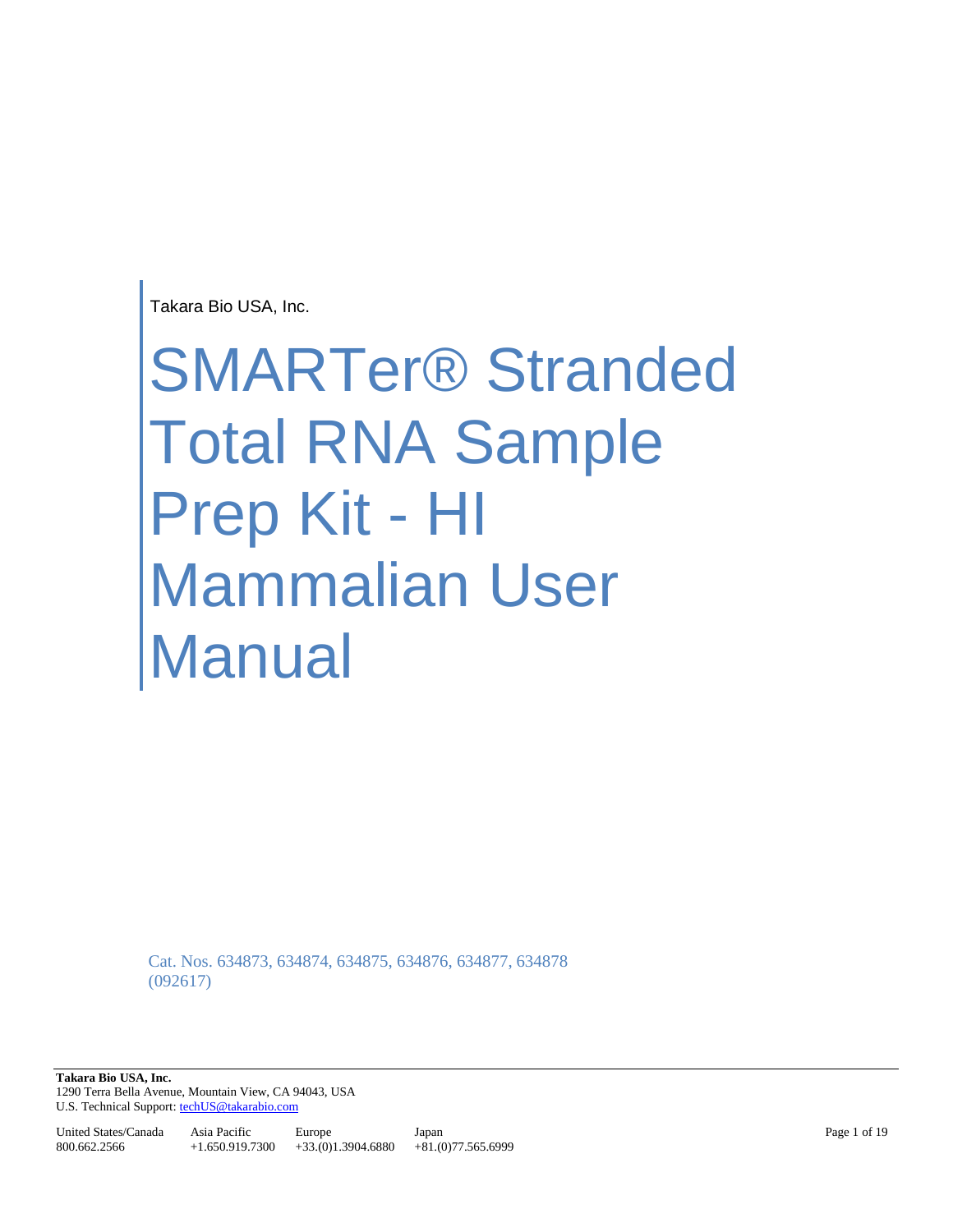|           | <b>Table of Contents</b> |  |
|-----------|--------------------------|--|
| L         |                          |  |
| П.        |                          |  |
| III.      |                          |  |
| IV.       |                          |  |
| A.        |                          |  |
| <b>B.</b> |                          |  |
| C.        |                          |  |
| D.        |                          |  |
| V.        |                          |  |
| A.        |                          |  |
| <b>B.</b> |                          |  |
| C.        |                          |  |
| D.        |                          |  |
| E.        |                          |  |
| F.        |                          |  |
| VI.       |                          |  |
|           |                          |  |
|           |                          |  |

# **Table of Figures**

| Figure 2. Flowchart of SMARTer Stranded Total RNA Sample Prep Kit - HI Mammalian library generation. 5              |  |
|---------------------------------------------------------------------------------------------------------------------|--|
|                                                                                                                     |  |
| Figure 4. Setup for positioning 0.2 ml tubes containing first-strand cDNA on a MagnaBlot II Magnetic Separator.  17 |  |
|                                                                                                                     |  |

# **Table of Tables**

|--|--|--|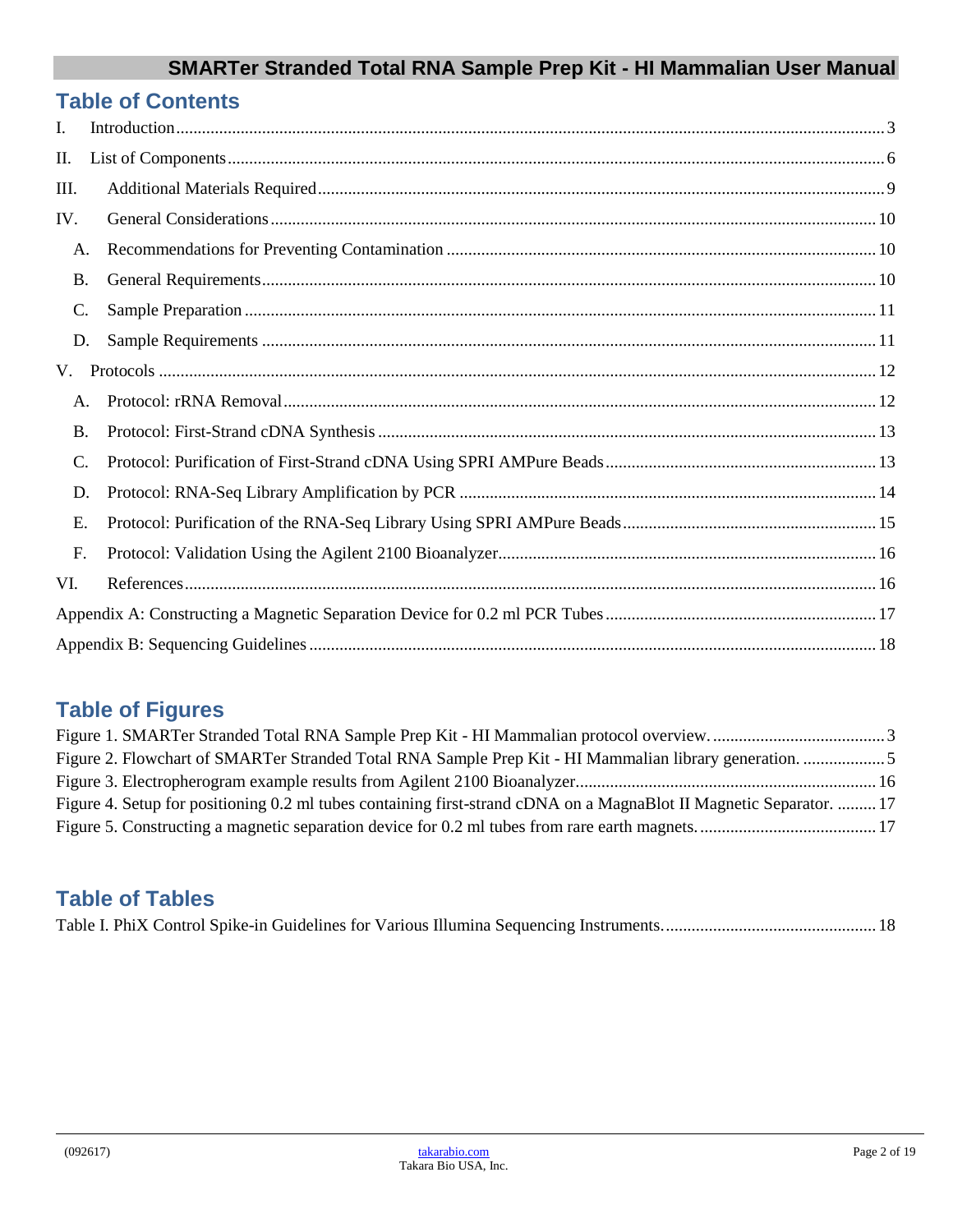#### <span id="page-2-0"></span>**I. Introduction**

#### **SMARTer cDNA Synthesis for the Illumina® Sequencing Platform**

The **SMARTer Stranded Total RNA Sample Prep Kit - HI Mammalian** (Cat. Nos. 634873, 634874, 634875, 634876, 634877, 634878) includes the components needed to generate indexed cDNA libraries suitable for nextgeneration sequencing (NGS) on any Illumina platform, with input ranges from 100 ng to 1  $\mu$ g of total mammalian RNA. The kits consist of the SMARTer Stranded Total RNA Sample Prep Kit - HI Mammalian Components, SeqAmp™ DNA Polymerase, and the Indexing Primer Set HT for Illumina (PCR primers for the amplification of indexed, paired-end Illumina-compatible sequencing libraries, which enable multiplexing of NGS library analysis).

The entire library construction protocol, starting with total RNA, can be completed in about 5 hours (Figure 1). This kit incorporates both RiboGone™ and SMART® (**S**witching **M**echanism **A**t 5' end of **R**NA **T**emplate) technologies, with PCR amplification, to generate Illumina-compatible libraries without the need for adapter ligations. The directionality of the template-switching reaction preserves the strand orientation of the RNA, making it possible to obtain strand-specific sequencing data from the synthesized cDNA.



<span id="page-2-1"></span>**Figure 1. SMARTer Stranded Total RNA Sample Prep Kit - HI Mammalian protocol overview.** Illuminacompatible RNA-seq libraries can be generated in around 5 hr.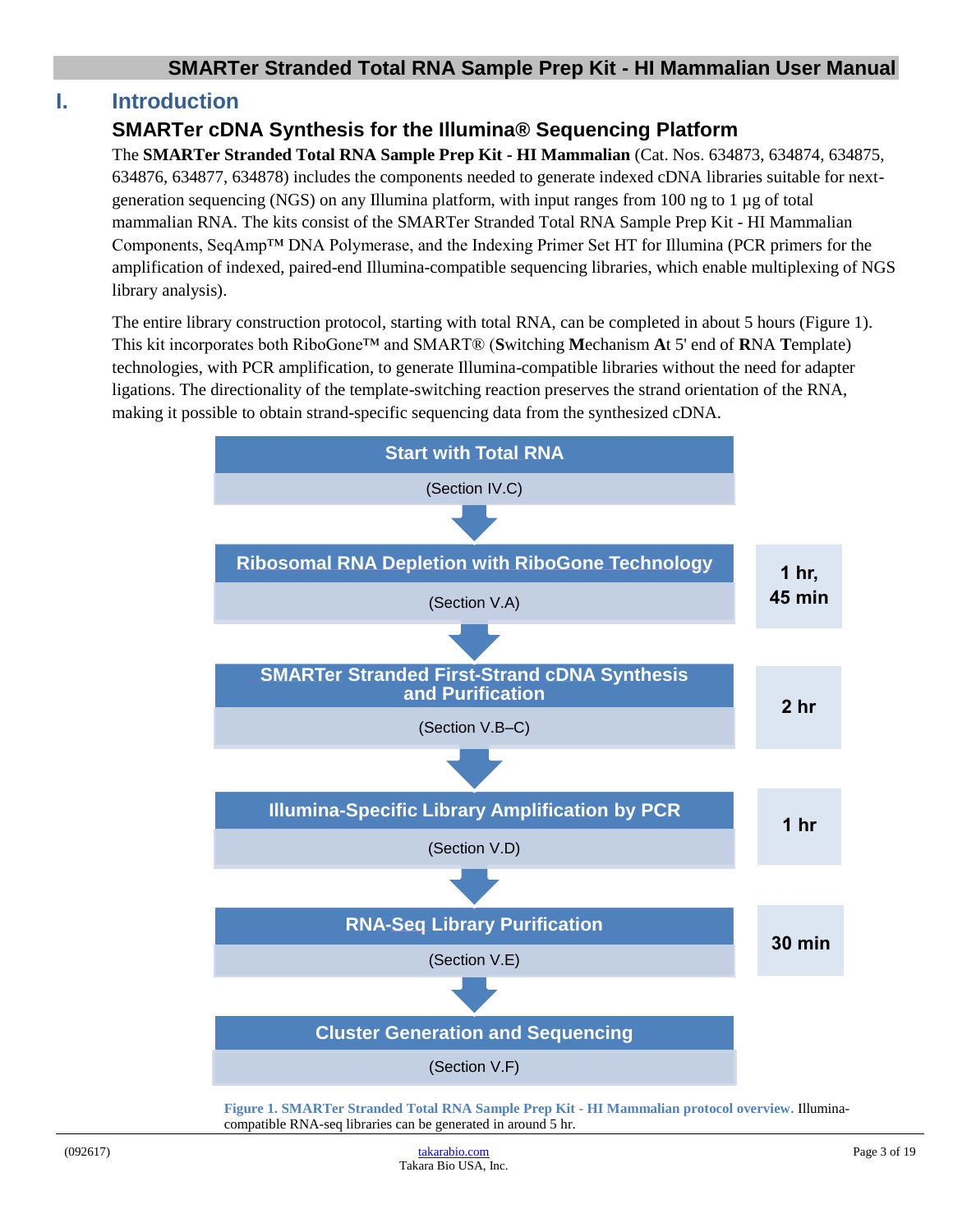The SMARTer Stranded Total RNA Sample Prep Kit – HI Mammalian starts with total RNA, and is designed for use with high-input samples (100 ng–1 µg of total RNA) of either high or low quality.

Ribosomal RNA (rRNA) comprises a signification proportion (~90%) of total RNA samples. Depleting these abundant transcripts from total RNA samples prior to generating libraries provides benefits by lowering sequencing costs and improving mapping statistics. RiboGone technology (Figure 2; section A) allows for the specific depletion of nuclear rRNA sequences (*5S*, *5.8S*, *18S*, and *28S*), as well as some mitochondrial rRNA sequences (*12S*), from human, mouse, or rat total RNA (Morlan, *et al*. 2012). Sample incubation with the Total RNA Hyb Buffer allows the RiboGone oligos (Figure 2; wavy, dark green lines) to specifically bind to rRNA, and depletes them by RNase H-mediated digestion. For more information on RiboGone technology, please visit our website.

After enzymatic cleanup, samples processed using the RiboGone reagents are ready for first-strand cDNA synthesis with random primers (Figure 2; section B). A modified N6 primer (the SMART Stranded N6 Primer, included in the 10X Total RNA First-Strand Buffer) primes the first-strand synthesis reaction. For added simplicity, the RNA is chemically fragmented during denaturation.

As part of the template switching mechanism, when the PrimeScript<sup>™</sup> Reverse Transcriptase reaches the 5' end of the RNA fragment, the enzyme's terminal transferase activity adds a few additional nucleotides to the 3' end of the cDNA. The carefully-designed SMARTer Stranded Oligo base-pairs with the non-templated nucleotide stretch, creating an extended template to enable the PrimeScript RT to continue replicating to the end of the oligonucleotide (Chenchik, *et al.*, 1998). The resulting single-stranded (ss) cDNA contains the complete 5' end of the mRNA, as well as sequences that are complementary to the SMARTer Stranded Oligo. During the RT reaction, the SMARTer Stranded Oligo and SMART Stranded N6 Primer incorporate the Illumina Read Primer 1 (Figure 2; purple fragment) and Illumina Read Primer 2 (Figure 2; light green fragment) sequences, respectively.

Sequencing libraries with Illumina indexes (and cluster generation sequences) are then generated by PCR amplification (Figure 2; section C). This reaction makes use of PCR primers that contain the forward Cluster Generating Sequence P5 and indexing sequences (Figure 2; orange fragment), and the reverse Cluster Generating Sequence P7 and indexing sequences (Figure 2; red fragment). The number of indexes and specific sequences will depend on the particular kit you have purchased.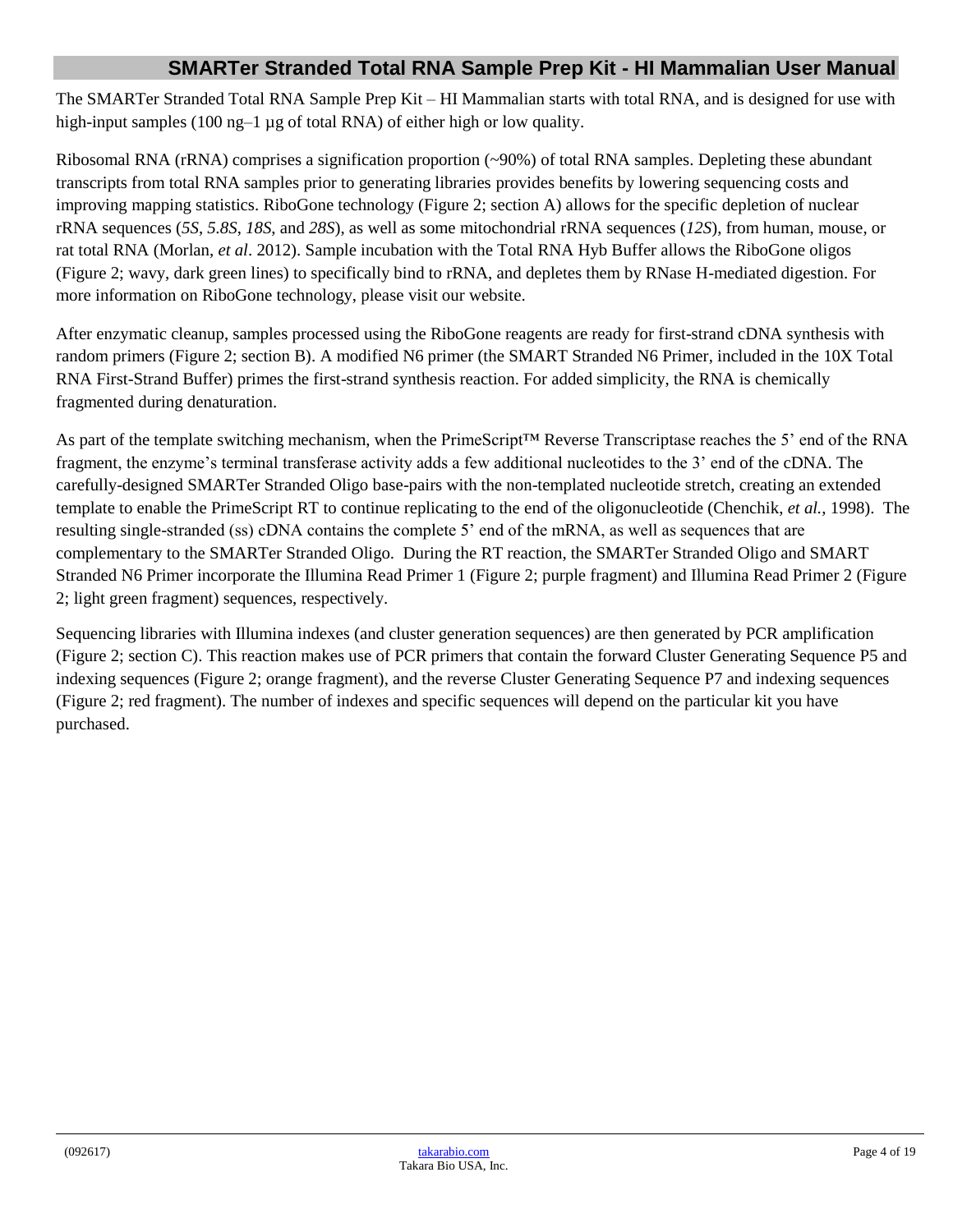

<span id="page-4-0"></span>**Figure 2. Flowchart of SMARTer Stranded Total RNA Sample Prep Kit - HI Mammalian library generation.** RiboGone technology depletes rRNA from total RNA samples prior to library generation. Illumina-specific, indexed libraries are generated with SMART technology that eliminates enzymatic cleanup and adapter ligation. Primer fragments shown: Illumina Read Primer 1 in purple, Illumina Read Primer 2 in light green, Cluster Generating Sequence P5 in orange, Cluster Generating Sequence P7 in red.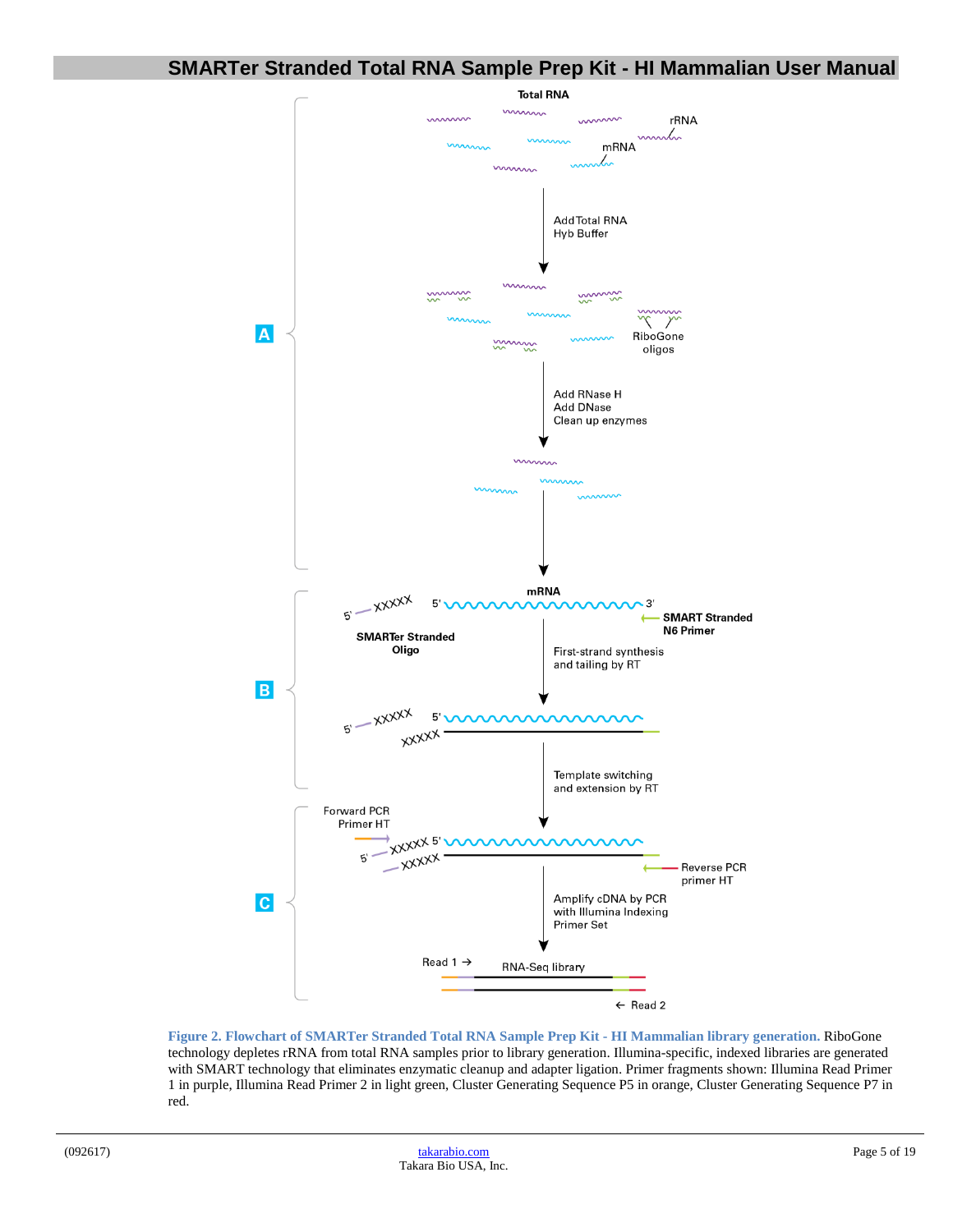# <span id="page-5-0"></span>**II. List of Components**

The SMARTer Stranded Total RNA Sample Prep Kit - HI Mammalian consists of the SMARTer Stranded Total RNA Sample Prep Kit - HI Mammalian Components (not sold separately), the Illumina Indexing Primer Set HT for Illumina (not sold separately), and SeqAmp DNA Polymerase. **These components have been specifically designed to work together and are optimized for this particular protocol. Please do not make any substitutions.** The substitution of reagents in the kit and/or a modification of the protocol may lead to unexpected results.

| <b>SMARTer Stranded Total RNA</b>                                                                                                            | 634873                                                                                                                                                          | 634874         | 634875                | 634876                | 634877            | 634878            |  |
|----------------------------------------------------------------------------------------------------------------------------------------------|-----------------------------------------------------------------------------------------------------------------------------------------------------------------|----------------|-----------------------|-----------------------|-------------------|-------------------|--|
| Sample Prep Kit - HI Mammalian                                                                                                               | $(12$ rxns)                                                                                                                                                     | $(24$ rxns)    | $(48$ rxns)           | $(96$ rxns)           | $(192$ rxns)      | (480 rxns)        |  |
|                                                                                                                                              | SMARTer Stranded Total RNA Sample Prep Kit - HI Mammalian Components<br>(Not sold separately. Storage conditions are listed below for Package 1 and Package 2.) |                |                       |                       |                   |                   |  |
| Package 1 (Store at -70°C.)                                                                                                                  |                                                                                                                                                                 |                |                       |                       |                   |                   |  |
|                                                                                                                                              |                                                                                                                                                                 |                |                       |                       |                   |                   |  |
| <b>SMARTer Stranded</b><br>Oligonucleotide (12 µM)*                                                                                          | $24$ µl                                                                                                                                                         | 48 µl          | 96 µl                 | 192 µl                | $2 \times 192$ µl | 5 x 192 µl        |  |
| <b>Control Mouse Liver Total RNA</b><br>$(1 \mu g/\mu l)$                                                                                    | 5 <sub>µ</sub>                                                                                                                                                  | $5 \mu$        | 5 <sub>µ</sub>        | $5 \mu$               | $2 \times 5$ µl   | $5 \times 5$ µl   |  |
| Package 2 (Store at -20°C. Once thawed, store Stranded Elution Buffer at Room Temperature.<br>Continue to store all other reagents at -20°C) |                                                                                                                                                                 |                |                       |                       |                   |                   |  |
| 10X Total RNA Hyb Buffer                                                                                                                     | $12 \mu$                                                                                                                                                        | $24$ µl        | 48 µl                 | 96 µl                 | $2 \times 96$ µl  | $5 \times 96$ µl  |  |
| RNase Inhibitor (40 U/µl)                                                                                                                    | $55$ $\mu$                                                                                                                                                      | 110 µl         | 220 µl                | 440 µl                | $2 \times 440$ µl | 5 x 440 µl        |  |
| <b>RNase H</b>                                                                                                                               | $24$ µl                                                                                                                                                         | 48 µl          | 96 µl                 | 192 µl                | $2 \times 192$ µl | 5 x 192 µl        |  |
| 10X RNase H Buffer                                                                                                                           | $17 \mu$                                                                                                                                                        | $34$ µ $\mid$  | $68$ µl               | 136 µl                | $2 \times 136$ µl | 5 x 136 µl        |  |
| DNase I (5 U/µI)                                                                                                                             | 48 µl                                                                                                                                                           | 96 µl          | 192 µl                | 348 µl                | $2 \times 348$ µl | 5 x 384 µl        |  |
| Nuclease-Free Water                                                                                                                          | $1$ ml                                                                                                                                                          | $1 \text{ ml}$ | 2 <sub>m</sub>        | 3 <sub>m</sub>        | $2 \times 3$ ml   | $5 \times 3$ ml   |  |
| 10X Total RNA First-Strand<br><b>Buffer</b>                                                                                                  | $24$ µl                                                                                                                                                         | 48 µl          | 96 µl                 | 192 µl                | $2 \times 192$ µl | 5 x 192 µl        |  |
| <b>PrimeScript Reverse</b><br>Transcriptase (200 U/µl)                                                                                       | $24$ µl                                                                                                                                                         | 48 µl          | 96 µl                 | 192 µl                | $2 \times 192$ µl | 5 x 192 µl        |  |
| <b>Stranded Elution Buffer</b>                                                                                                               | 240 µl                                                                                                                                                          | 480 µl         | 960 µl                | 1920 µl               | 2 x 1920<br>$\mu$ | 5 x 1920<br>$\mu$ |  |
| SeqAmp DNA Polymerase (Store at -20°C.)                                                                                                      |                                                                                                                                                                 |                |                       |                       |                   |                   |  |
| SeqAmp DNA Polymerase                                                                                                                        | $50$ $\mu$                                                                                                                                                      | 50 µl          | $2 \times 50$ µl      | 200 µl                | 200 µl            | 3 x 200 µl        |  |
| SeqAmp PCR Buffer (2x)                                                                                                                       | 1.25 ml                                                                                                                                                         | 1.25 ml        | $2 \times 1.25$<br>ml | $4 \times 1.25$<br>ml | 4 x 1.25 ml       | 12 x 1.25<br>ml   |  |

\* Takara Bio proprietary sequences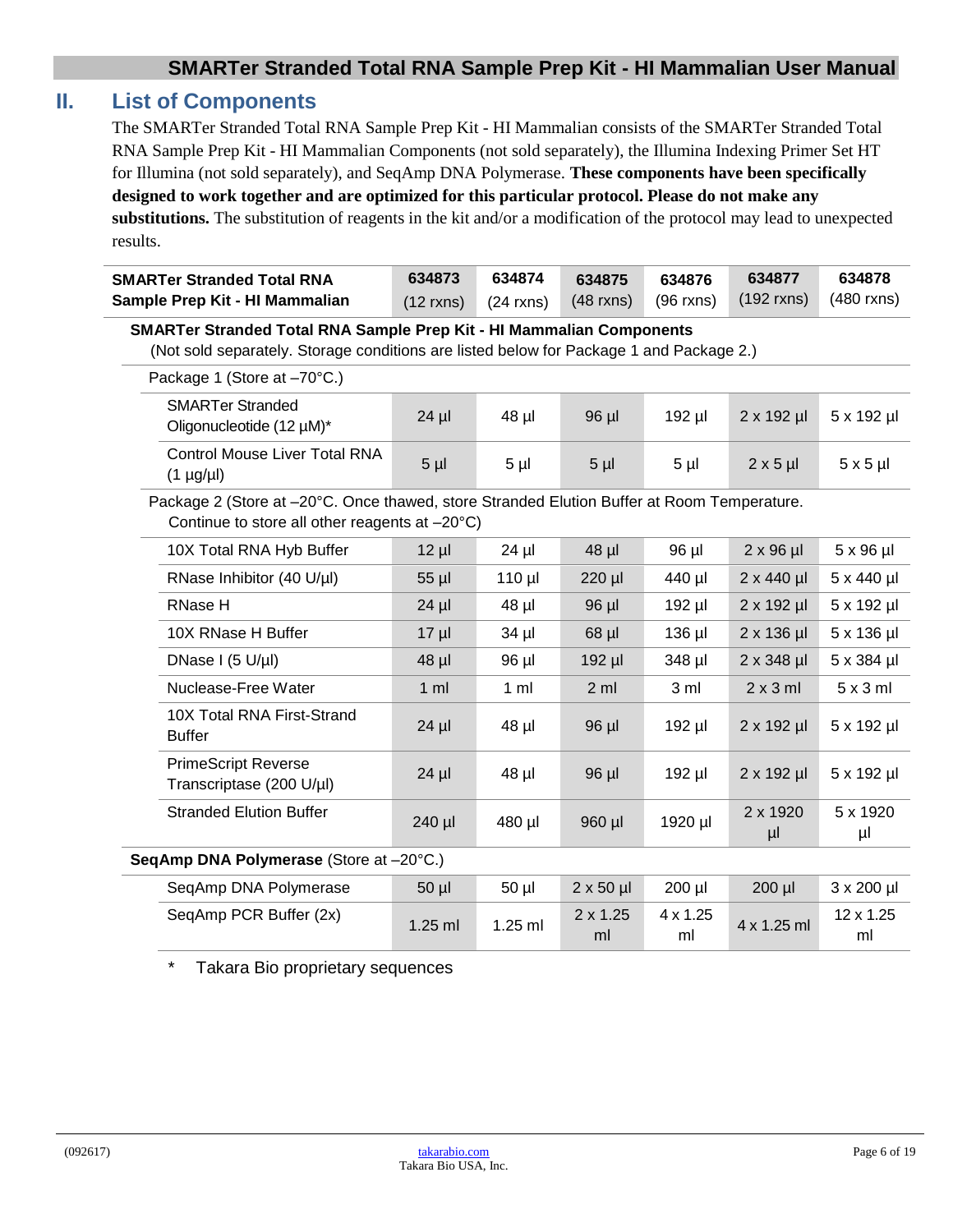The Illumina primers you receive will depend on your particular kit:

**SMARTer Stranded Total RNA Sample Prep Kit - HI Mammalian**

(Cat. No. 634873 and 634874; 12 rxns and 24 rxns, respectively)

| Indexing Primer Set HT for Illumina - 12<br>(Not sold separately. Store at -20°C.) |                                               |                  |
|------------------------------------------------------------------------------------|-----------------------------------------------|------------------|
|                                                                                    | Forward PCR Primer HT Index 2 (F2; 12.5 µM)   | $2 \times 15$ µl |
|                                                                                    | Reverse PCR Primer HT Index 1 (R1; 12.5 µM)   | $12 \mu$         |
|                                                                                    | Reverse PCR Primer HT Index 2 (R2; 12.5 µM)   | $12 \mu$         |
|                                                                                    | Reverse PCR Primer HT Index 3 (R3; 12.5 µM)   | $12 \mu$         |
|                                                                                    | Reverse PCR Primer HT Index 4 (R4; 12.5 µM)   | $12 \mu$         |
|                                                                                    | Reverse PCR Primer HT Index 5 (R5; 12.5 µM)   | $12 \mu$         |
|                                                                                    | Reverse PCR Primer HT Index 6 (R6; 12.5 µM)   | $12 \mu$         |
|                                                                                    | Reverse PCR Primer HT Index 7 (R7; 12.5 µM)   | $12 \mu$         |
|                                                                                    | Reverse PCR Primer HT Index 8 (R8; 12.5 µM)   | $12 \mu$         |
|                                                                                    | Reverse PCR Primer HT Index 9 (R9; 12.5 µM)   | $12 \mu$         |
|                                                                                    | Reverse PCR Primer HT Index 10 (R10; 12.5 µM) | $12 \mu$         |
|                                                                                    | Reverse PCR Primer HT Index 11 (R11; 12.5 µM) | $12 \mu$         |
|                                                                                    | Reverse PCR Primer HT Index 12 (R12; 12.5 µM) | $12 \mu$         |
|                                                                                    |                                               |                  |

#### **SMARTer Stranded Total RNA Sample Prep Kit - HI Mammalian**

(Cat. No. 634875; 48 rxns)

| Indexing Primer Set HT for Illumina - 48 A<br>(Not sold separately. Store at -20°C.) |                  |  |  |
|--------------------------------------------------------------------------------------|------------------|--|--|
| Forward PCR Primer HT Index 1 (F1; 12.5 µM)                                          | $2 \times 15$ µl |  |  |
| Forward PCR Primer HT Index 2 (F2; 12.5 µM)                                          | $2 \times 15$ µl |  |  |
| Forward PCR Primer HT Index 3 (F3; 12.5 µM)                                          | $2 \times 15$ µl |  |  |
| Forward PCR Primer HT Index 4 (F4; 12.5 µM)                                          | $2 \times 15$ µl |  |  |
| Reverse PCR Primer HT Index 1 (R1; 12.5 µM)                                          | $12 \mu$         |  |  |
| Reverse PCR Primer HT Index 2 (R2; 12.5 µM)                                          | $12 \mu$         |  |  |
| Reverse PCR Primer HT Index 3 (R3; 12.5 µM)                                          | $12 \mu$         |  |  |
| Reverse PCR Primer HT Index 4 (R4; 12.5 µM)                                          | $12 \mu$         |  |  |
| Reverse PCR Primer HT Index 5 (R5; 12.5 µM)                                          | $12 \mu$         |  |  |
| Reverse PCR Primer HT Index 6 (R6; 12.5 µM)                                          | $12 \mu$         |  |  |
| Reverse PCR Primer HT Index 7 (R7; 12.5 µM)                                          | $12 \mu$         |  |  |
| Reverse PCR Primer HT Index 8 (R8; 12.5 µM)                                          | $12 \mu$         |  |  |
| Reverse PCR Primer HT Index 9 (R9; 12.5 µM)                                          | $12 \mu$         |  |  |
| Reverse PCR Primer HT Index 10 (R10; 12.5 µM)                                        | $12 \mu$         |  |  |
| Reverse PCR Primer HT Index 11 (R11; 12.5 µM)                                        | $12 \mu$         |  |  |
| Reverse PCR Primer HT Index 12 (R12; 12.5 µM)                                        | $12 \mu$         |  |  |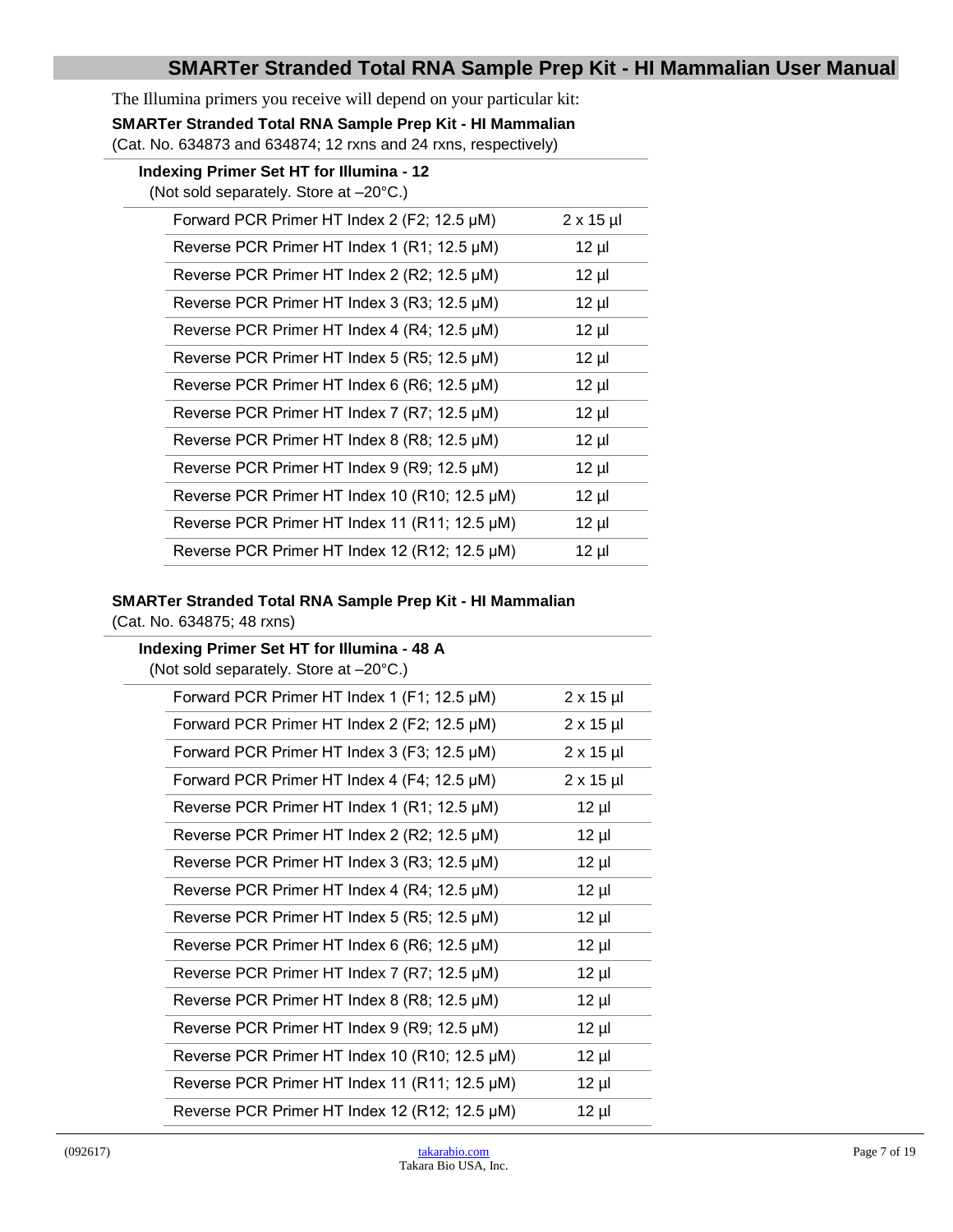#### **SMARTer Stranded Total RNA Sample Prep Kit - HI Mammalian**

 $\overline{\phantom{0}}$ 

(Cat. No. 634876, 634877, and 634878; 96 rxns, 192 rxns, and 480 rxns, respectively)

| <b>Indexing Primer Set HT for Illumina</b><br>(Not sold separately. Store at -20°C.) |          |
|--------------------------------------------------------------------------------------|----------|
| Forward PCR Primer HT Index 1 (F1; 12.5 µM)                                          | $15$ µl  |
| Forward PCR Primer HT Index 2 (F2; 12.5 µM)                                          | $15$ µl  |
| Forward PCR Primer HT Index 3 (F3; 12.5 µM)                                          | $15$ µl  |
| Forward PCR Primer HT Index 4 (F4; 12.5 µM)                                          | $15 \mu$ |
| Forward PCR Primer HT Index 5 (F5; 12.5 µM)                                          | $15$ µl  |
| Forward PCR Primer HT Index 6 (F6; 12.5 µM)                                          | $15$ µl  |
| Forward PCR Primer HT Index 7 (F7; 12.5 µM)                                          | $15 \mu$ |
| Forward PCR Primer HT Index 8 (F8; 12.5 µM)                                          | $15$ µl  |
| Reverse PCR Primer HT Index 1 (R1; 12.5 µM)                                          | $12 \mu$ |
| Reverse PCR Primer HT Index 2 (R2; 12.5 µM)                                          | $12 \mu$ |
| Reverse PCR Primer HT Index 3 (R3; 12.5 µM)                                          | $12 \mu$ |
| Reverse PCR Primer HT Index 4 (R4; 12.5 µM)                                          | $12 \mu$ |
| Reverse PCR Primer HT Index 5 (R5; 12.5 µM)                                          | $12 \mu$ |
| Reverse PCR Primer HT Index 6 (R6; 12.5 µM)                                          | $12 \mu$ |
| Reverse PCR Primer HT Index 7 (R7; 12.5 µM)                                          | $12 \mu$ |
| Reverse PCR Primer HT Index 8 (R8; 12.5 µM)                                          | $12 \mu$ |
| Reverse PCR Primer HT Index 9 (R9; 12.5 µM)                                          | $12 \mu$ |
| Reverse PCR Primer HT Index 10 (R10; 12.5 µM)                                        | $12 \mu$ |
| Reverse PCR Primer HT Index 11 (R11; 12.5 µM)                                        | $12 \mu$ |
| Reverse PCR Primer HT Index 12 (R12; 12.5 µM)                                        | $12 \mu$ |

#### **Indexing Primer Set HT for Illumina sequences:**

| Index<br>(tube label) | <b>Barcode</b> | Index<br>(tube label) | <b>Barcode</b> |
|-----------------------|----------------|-----------------------|----------------|
| F <sub>1</sub>        | TATAGCCT       | R1                    | ATTACTCG       |
| F <sub>2</sub>        | ATAGAGGC       | R <sub>2</sub>        | TCCGGAGA       |
| F <sub>3</sub>        | CCTATCCT       | R3                    | CGCTCATT       |
| F4                    | GGCTCTGA       | R4                    | GAGATTCC       |
| F5                    | AGGCGAAG       | R5                    | ATTCAGAA       |
| F6                    | TAATCTTA       | R <sub>6</sub>        | GAATTCGT       |
| F7                    | CAGGACGT       | R7                    | CTGAAGCT       |
| F8                    | GTACTGAC       | R8                    | TAATGCGC       |
|                       |                | R9                    | CGGCTATG       |
|                       |                | R <sub>10</sub>       | TCCGCGAA       |
|                       |                | R <sub>11</sub>       | TCTCGCGC       |
|                       |                | R <sub>12</sub>       | AGCGATAG       |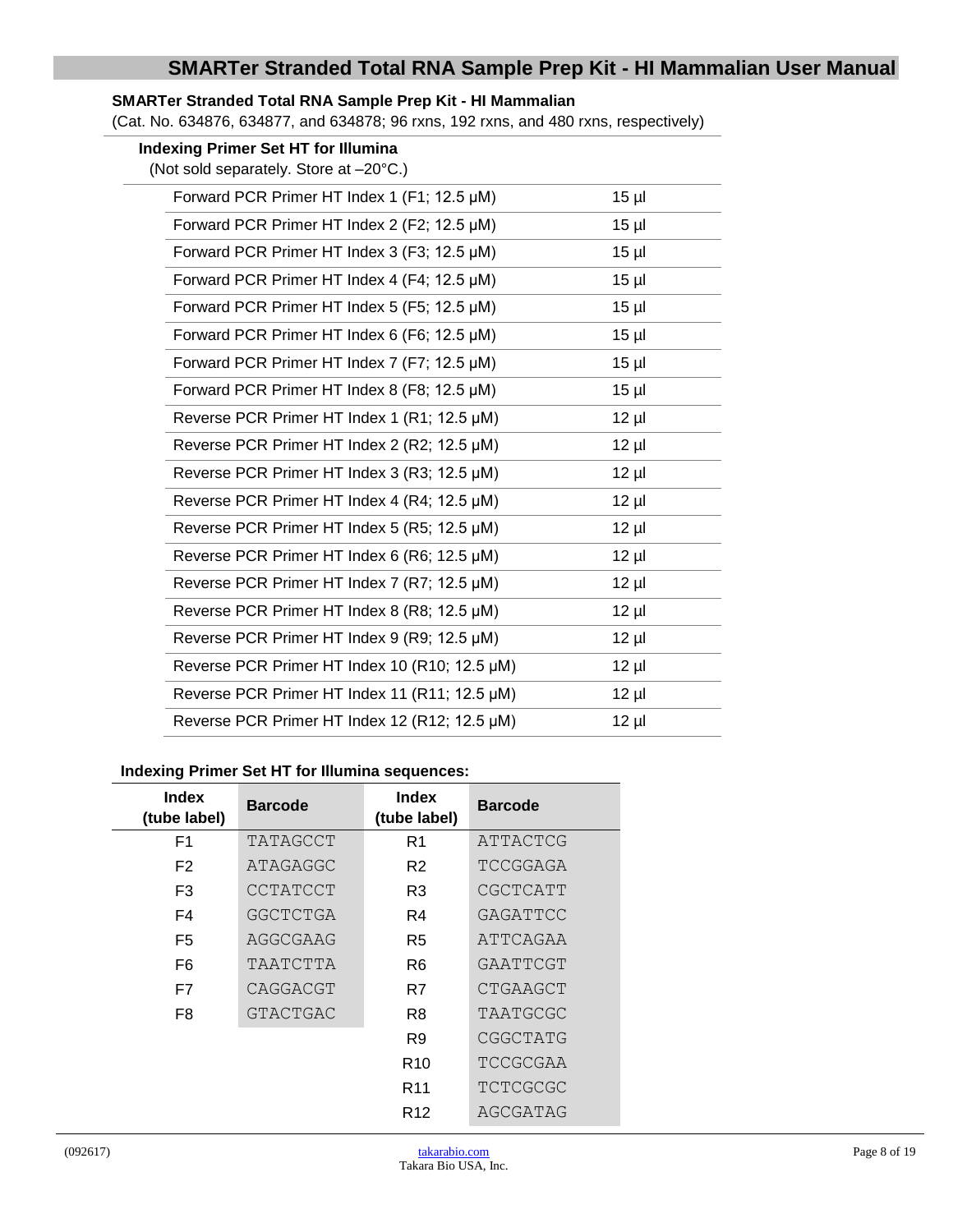## <span id="page-8-0"></span>**III. Additional Materials Required**

The following reagents are required but not supplied. These materials have been validated to work with this protocol. Please do not make any substitutions because you may not obtain the expected results:

- Single channel pipette:  $10 \mu l$ ,  $20 \mu l$ , and  $200 \mu l$ , two each (one for pre-amplification steps and one dedicated for PCR amplification)
- PCR thermal cyclers: two (one dedicated for pre-amplification steps and one dedicated for PCR amplification)
- Multi-channel pipette: 20 μl and 200 μl, (eight- or twelve-channel pipettes are recommended when performing multiple reactions in a single experiment)
- Filter pipette tips: 10 μl, 20 μl, and 200 μl
- One OuickSpin minicentrifuge for 0.2 ml tubes

#### **For PCR Amplification & Validation:**

- High Sensitivity DNA Kit (Agilent, Cat No. 5067-4626)
- Nuclease-free thin-wall PCR tubes (0.2 ml; USA Scientific, Cat. No.1402-4700)
- Nuclease-free nonsticky 1.5 ml tubes (USA Scientific, Cat. No. 1415-2600)

#### **For SPRI Bead Purification:**

• Agencourt AMPure PCR Purification Kit (5 ml Beckman Coulter, Part No. A63880; 60 ml Beckman Coulter, Part No. A63881). This kit contains the magnetic SPRI beads to be used in this protocol.

**NOTE:** SPRI beads need to come to room temperature before the container is opened. Therefore, we recommend aliquoting the beads into 1.5 ml Eppendorf tubes upon receipt, and then refrigerating the aliquots. Individual tubes can be removed for each experiment, allowing them to come to room temperature more quickly (~30 minutes). This process will also decrease the chances of bead contamination. Mix well to disperse before adding the beads to your reactions. The beads are viscous, so pipette them slowly.

- Magnetic separation device for 0.2 ml tubes (see Appendix A) **NOTE:** In order to prevent cross-contamination, we strongly recommend using separate magnets for pre-PCR steps (rRNA removal and purification of first-strand cDNA, Section V.A and V.C), and post-PCR purification of the RNA-seq library (Section V.E).
- 80% ethanol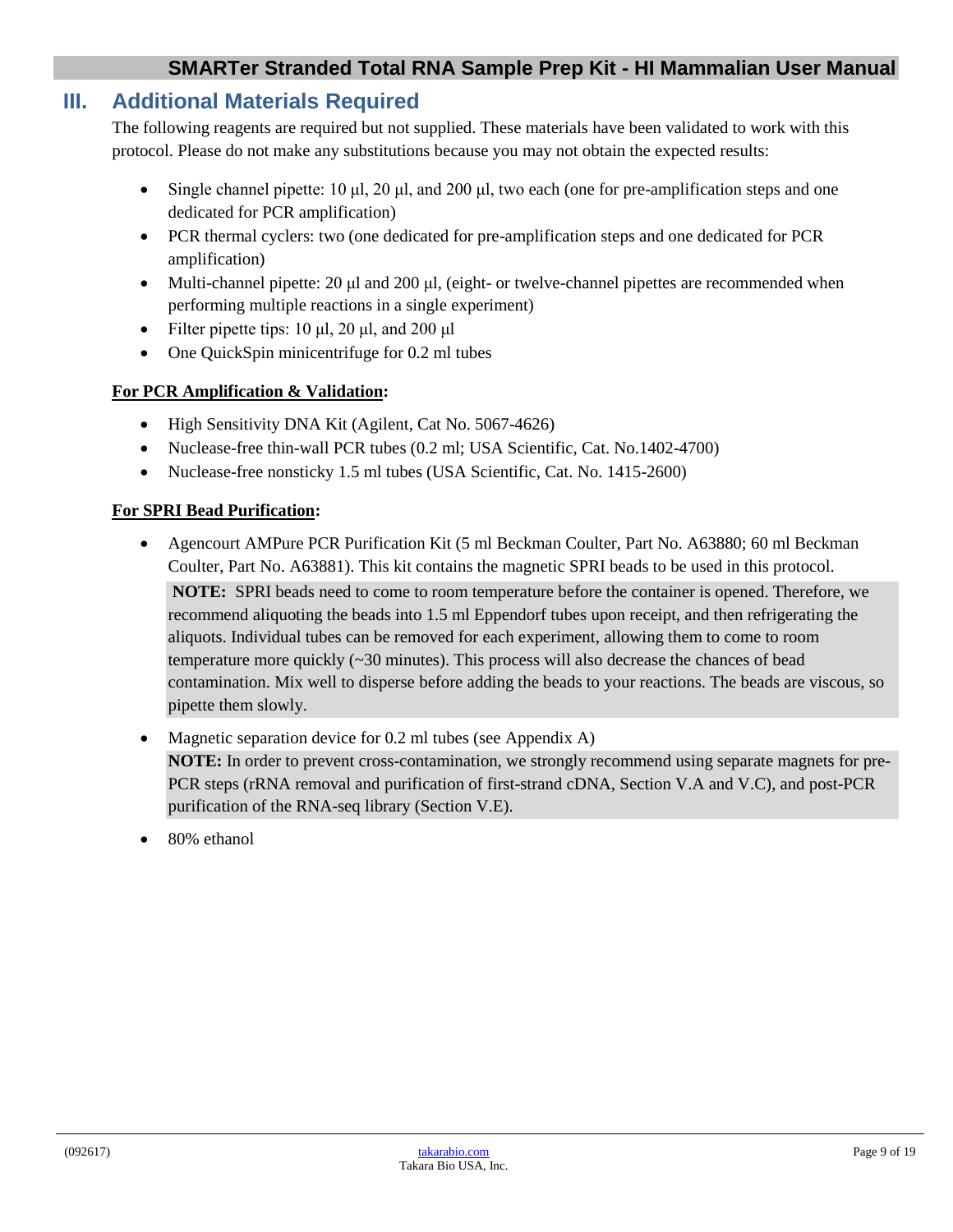## <span id="page-9-1"></span><span id="page-9-0"></span>**IV. General Considerations**

#### **A. Recommendations for Preventing Contamination**

- **1. Before you set up the experiment, it is advisable to have two physically separated work stations:** 
	- **A PCR Clean Work Station** for all pre-PCR experiments that require clean room conditions such as rRNA depletion (Section V.A), first-strand cDNA synthesis (Section V.B), and purification of first-strand cDNA (Section V.C).
	- **A second work station located in the general laboratory** where you will perform PCR to amplify the RNA-seq library (Section V.D), purify the RNA-seq library (Section V.E), and measure its concentration (Section V.F).

**IMPORTANT:** The PCR work station must be located in a clean room with positive air flow, as contamination may occur very easily. Once contamination occurs it can be difficult to remove.

- **2. Guidelines for clean room operation:**
	- Only move materials/supplies from the clean room to the general lab, NOT the other way around. Don't share any equipment/reagents between the clean room and the general lab.
	- Use a separate PCR machine inside the PCR workstation for cDNA synthesis.
	- Wear gloves and sleeve covers throughout the procedure to protect your RNA samples from degradation by contaminants and nucleases. Be sure to change gloves and sleeve covers between each section of the protocol.

#### <span id="page-9-2"></span>**B. General Requirements**

- **The success of your experiment depends on the quality of your starting RNA sample. Prior to rRNA removal and cDNA synthesis, please make sure that your RNA is free of contaminants.**
- The assay is very sensitive to variations in pipette volume, etc. Please make sure that all your pipettes are calibrated for reliable delivery, and that nothing adheres to the outside of the tips.
- All lab supplies related to SMARTer cDNA synthesis need to be stored in a DNA-free, closed cabinet. Reagents for SMARTer cDNA synthesis need to be stored in a freezer/refrigerator that has not previously been used to store PCR amplicons.
- Add enzymes to reaction mixtures last and thoroughly incorporate them by gently pipetting the reaction mixture up and down.
- Do not change the amount or concentration of any of the components in the reactions; they have been carefully optimized for the SMARTer amplification reagents and protocol.
- If you are using this protocol for the first time we *strongly recommend* that you perform negative and positive control reactions.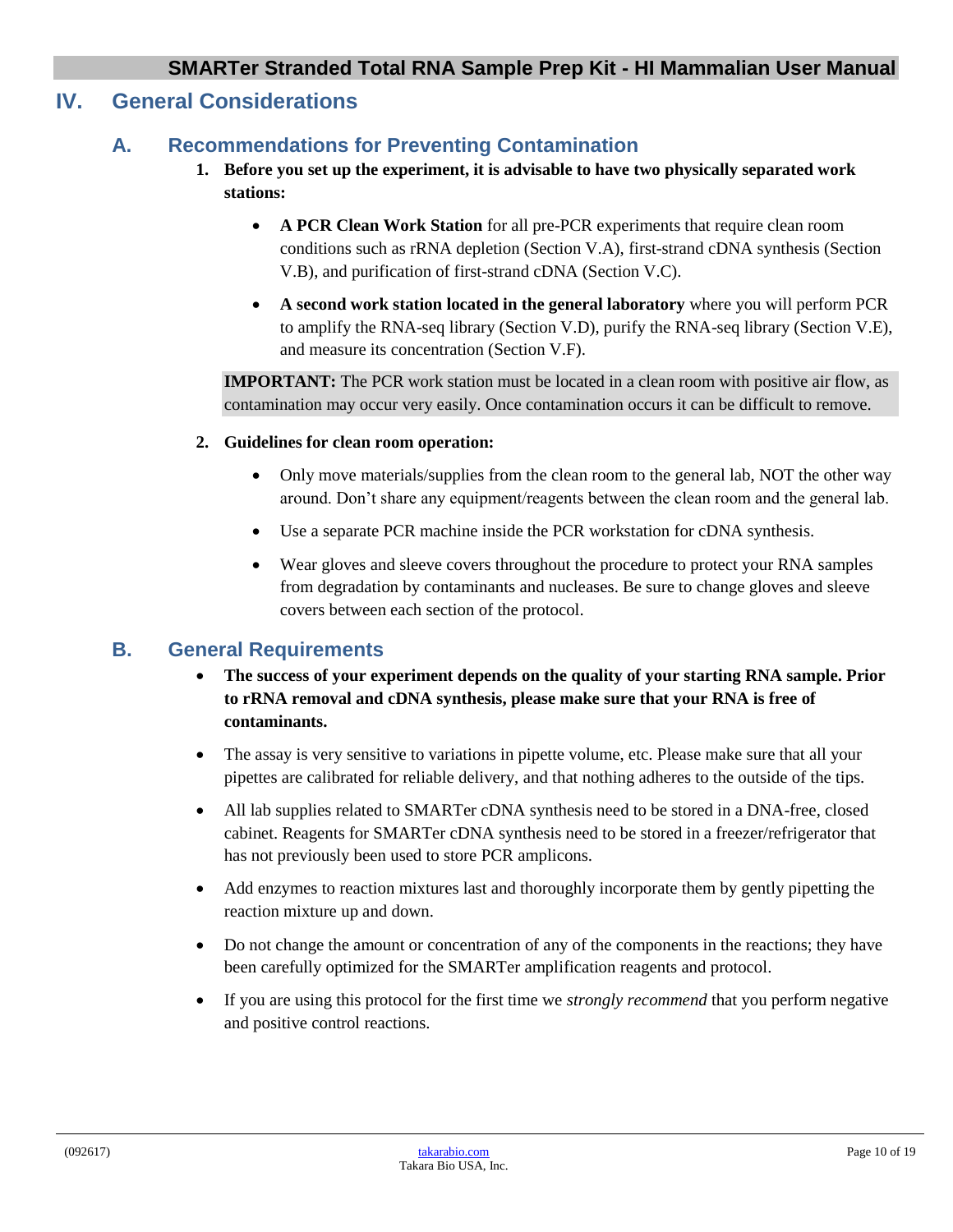#### <span id="page-10-0"></span>**C. Sample Preparation**

The sequence complexity and the average length of SMARTer cDNA is noticeably dependent on the quality of starting RNA material.

- There are several commercially available products that enable purification of total RNA preparations [e.g. Takara Bio offers the **NucleoSpin RNA XS Kit** (Cat. No. 740902.10)].
- When choosing a purification method (kit), ensure that it is appropriate for your sample amount.

## <span id="page-10-1"></span>**D. Sample Requirements**

#### **Input RNA Length**

- The SMARTer Stranded Total RNA Sample Prep Kit HI Mammalian was developed for total RNA with a RIN (RNA integrity number) between 3–10.
- After RNA extraction, if your sample amount is not limiting, we recommend evaluating total RNA quality using the **Agilent RNA 6000 Nano Kit** (Cat. No. 5067-1511).

#### **Input RNA Purity and Quantity**

• **Purity of input RNA:** Input RNA should be free from genomic or carrier DNA, and contaminants that would interfere with oligo annealing.

**IMPORTANT:** Purified total RNA should be resuspended in nuclease-free water, **not in TE or other buffers containing EDTA.** Chelation of divalent cations by EDTA will interfere with RNA fragmentation.

• **Volume and amount of input RNA:** This kit accommodates up to 9 µl of input RNA. This protocol has been optimized for rRNA removal and cDNA synthesis with  $100$  ng–1  $\mu$ g of total mammalian RNA.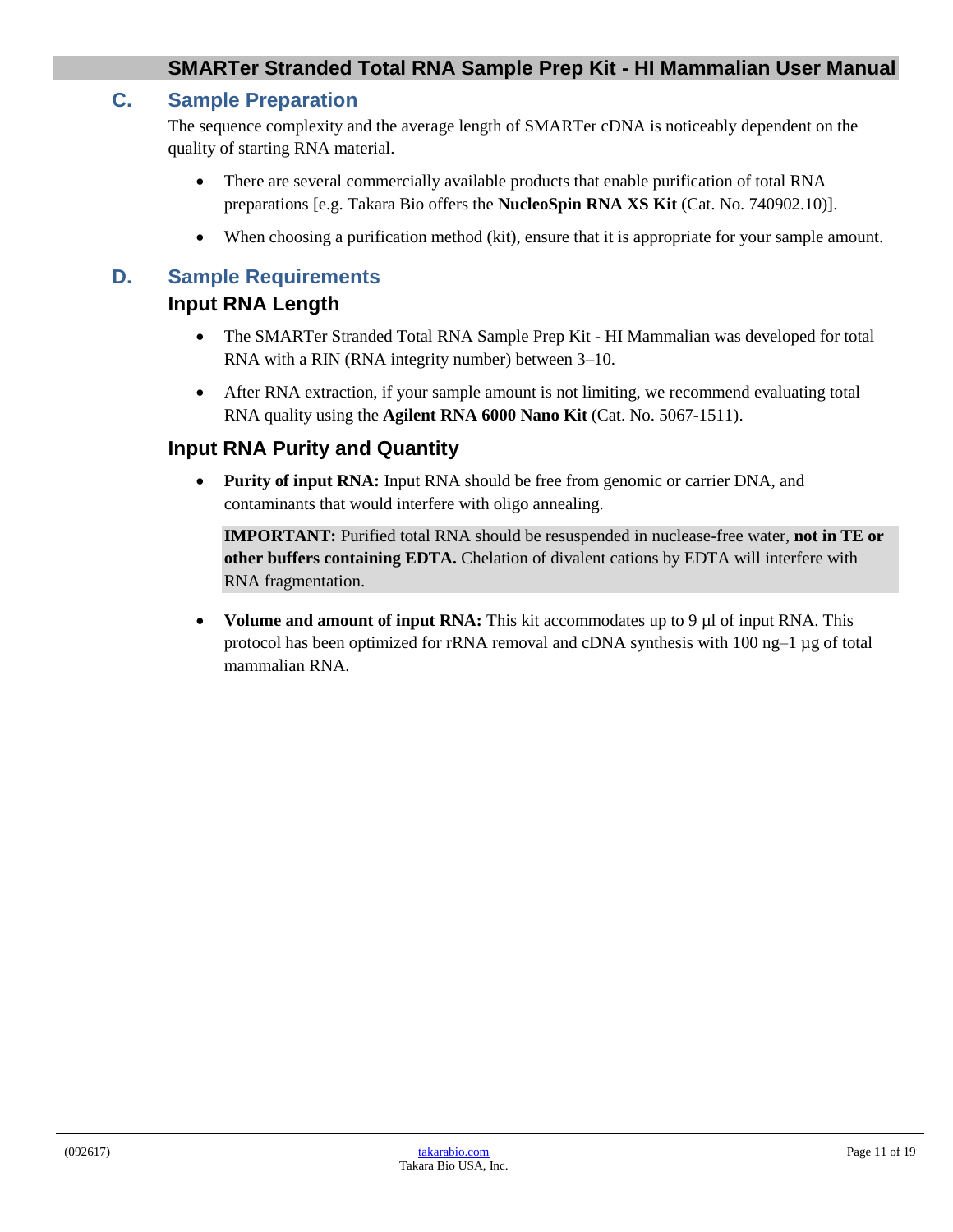## <span id="page-11-1"></span><span id="page-11-0"></span>**V. Protocols**

#### **A. Protocol: rRNA Removal**

This step removes specific nuclear rRNA sequences (*5S*, *5.8S*, *18S*, and *28S*), as well as mitochondrial rRNA sequences (*12S*), from human, mouse, or rat total RNA. Samples processed with this section of the protocol are ready for cDNA synthesis with the included random primers.

**NOTE:** You will need a Magnetic Separation Device for 0.2 ml tubes. If you do not have such a device, we recommend constructing one using the instructions in Appendix A.

1. Mix the following components on ice:

| 1–9 $\mu$ total RNA (100 ng–1 $\mu$ g) |
|----------------------------------------|
| 1 µl 10X Total RNA Hyb Buffer          |
| 0–8 µl Nuclease-Free Water             |
| 10 µl Total volume                     |

- 2. Incubate the reactions in a thermal cycler at  $95^{\circ}$ C for 2 min; then ramp down the temperature  $(-0.1\textdegree C/sec)$  to 25 $\textdegree C$ .
- 3. Add 2 µl of RNase H, 1 µl of RNase Inhibitor, and 1.4 µl of 10X RNase H Buffer to the reaction; mix well by vortexing and centrifuge briefly  $(\sim 2,000 \text{ x g})$  to collect the liquid at the bottom of each tube.
- 4. Incubate the reactions in a thermal cycler at 37°C for 30 min.
- 5. Add 4  $\mu$ l of DNase I to each reaction and incubate at 37 $\degree$ C for an additional 15 min.
- 6. Add 33 µl of SPRI beads to each reaction and mix by pipetting the entire volume up and down 7–8 times.

**NOTE:** Use the previously aliquoted SPRI beads and allow them to come to room temperature for 30 min prior to use. Mix well to disperse before adding the beads to your reactions. The beads are viscous, so pipette them slowly.

- 7. Incubate the reactions at room temperature for 8 min.
- 8. Place the reaction tubes on a Magnetic Separation Device for 3–5 min, or until all the reactions have become completely clear. Then, while the tubes are sitting on the magnetic stand, carefully pipette out the supernatants.
- 9. Add 200 µl of freshly prepared 80% ethanol to each sample without disturbing the bead pellets. Wait for 30 sec and carefully pipette out the supernatants.
- 10. Repeat Step 9 once.
- 11. Centrifuge briefly  $(\sim 2,000 \text{ x g})$  to collect the residual ethanol at the bottom of the tubes. Place the tubes on the magnetic stand for approximately 30 sec, then remove all remaining ethanol with a pipette.
- 12. Allow the tubes to stand at room temperature for 3–5 min until all the bead pellets appear dry.
- 13. Resuspend each bead pellet in 15 µl of Nuclease-Free Water by pipetting the entire volume up and down 7–8 times.
- 14. Return the tubes to the Magnetic Separation Device until they are completely clear. Then transfer 13.5 µl of each supernatant into a fresh tube. These are your final samples for use in cDNA synthesis (Section V.B).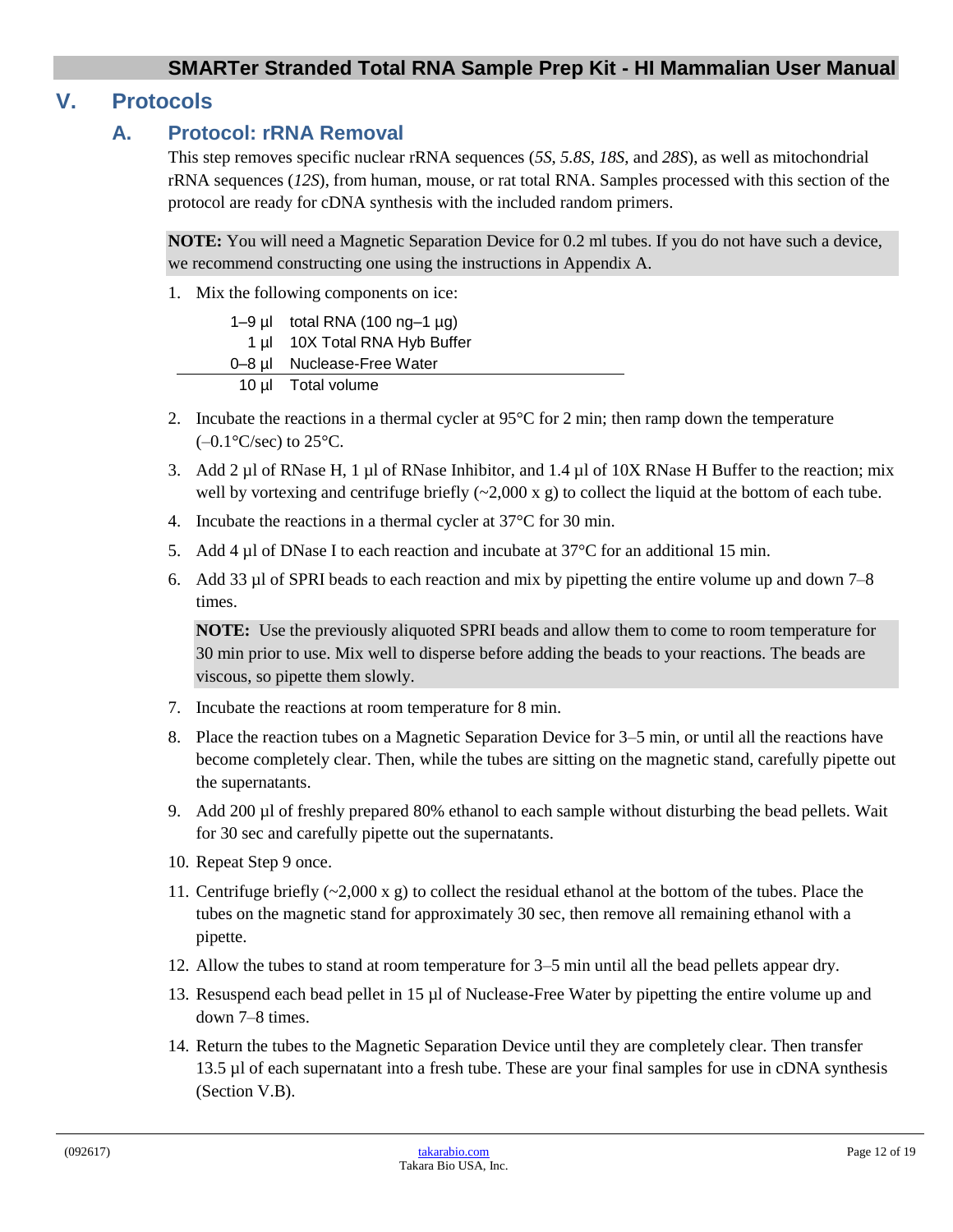#### <span id="page-12-0"></span>**B. Protocol: First-Strand cDNA Synthesis**

During this step, RNA is fragmented and converted to single-stranded (ss) cDNA.

#### **IMPORTANT:**

- **The following protocol is designed for total RNA with a RIN value of 3–10.** The first two steps will simultaneously fragment and prime the RNA for cDNA synthesis.
- 1. Add 2 µl of 10X Total RNA First-Strand Buffer to the 13.5 µl of supernatant from Section V.A.14.

**NOTE:** 10X Total RNA First-Strand Buffer is cloudy when frozen. When fully thawed, vortex to resuspend all components and clear buffer before use.

2. Incubate the tubes at 94°C in a preheated, hot-lid thermal cycler for 3 min, then place the samples on ice for 2 min.

**NOTE:** Steps 4–6 should not be delayed after completing Step 2, since they are critical for firststrand cDNA synthesis. You can prepare your master mix, except for PrimeScript Reverse Transcriptase, (for Step 3), while your tubes are incubating (Step 2) in order to jump start the cDNA synthesis.

- 3. Prepare enough Master Mix for all reactions, plus 10%, by combining the following reagents on ice, in the order shown.
	- 2 µl SMARTer Stranded Oligonucleotide (12 μM)
	- 0.5 µl RNase Inhibitor
	- 2 µl PrimeScript Reverse Transcriptase (200 U/μl)\*
	- 4.5 µl Total volume per reaction

\* Add the reverse transcriptase to the master mix immediately prior to use. Mix well by gently vortexing and spin the tubes briefly in a microcentrifuge.

- 4. Add 4.5 μl of the Master Mix to each reaction tube from Step 2. Mix the contents of the tubes by gently pipetting, and spin the tubes briefly to collect the contents at the bottom.
- 5. Incubate the tubes in a preheated thermal cycler at 42°C for 60 min.
- 6. Terminate the reaction by heating the tubes at  $70^{\circ}$ C for 10 min, then leave them in the thermal cycler at 4°C until the next step (Section V.C.1).

**NOTE:** If desired, you may stop here and store the reaction tubes at 4°C overnight before proceeding to Section V.C.

#### <span id="page-12-1"></span>**C. Protocol: Purification of First-Strand cDNA Using SPRI AMPure Beads**

The first-strand cDNA selectively binds to SPRI beads leaving unincorporated nucleotides and small (<100 bp) cDNA fragments in solution which are removed by a magnetic separation. The beads are then directly used for RNA-seq library amplification.

#### **NOTES:**

- Use previously aliquoted SPRI beads and allow them to come to room temperature for 30 min prior to use, and mix well to disperse.
- You will need a Magnetic Separation Device for 0.2 ml tubes. If you do not have such a device, we recommend constructing one using the instructions in Appendix A.
- Clean-up of SMARTer reactions must be performed using Ampure XP beads. **Spin columns do not adequately remove adapter-dimers from the reactions and will result in experimental failure!**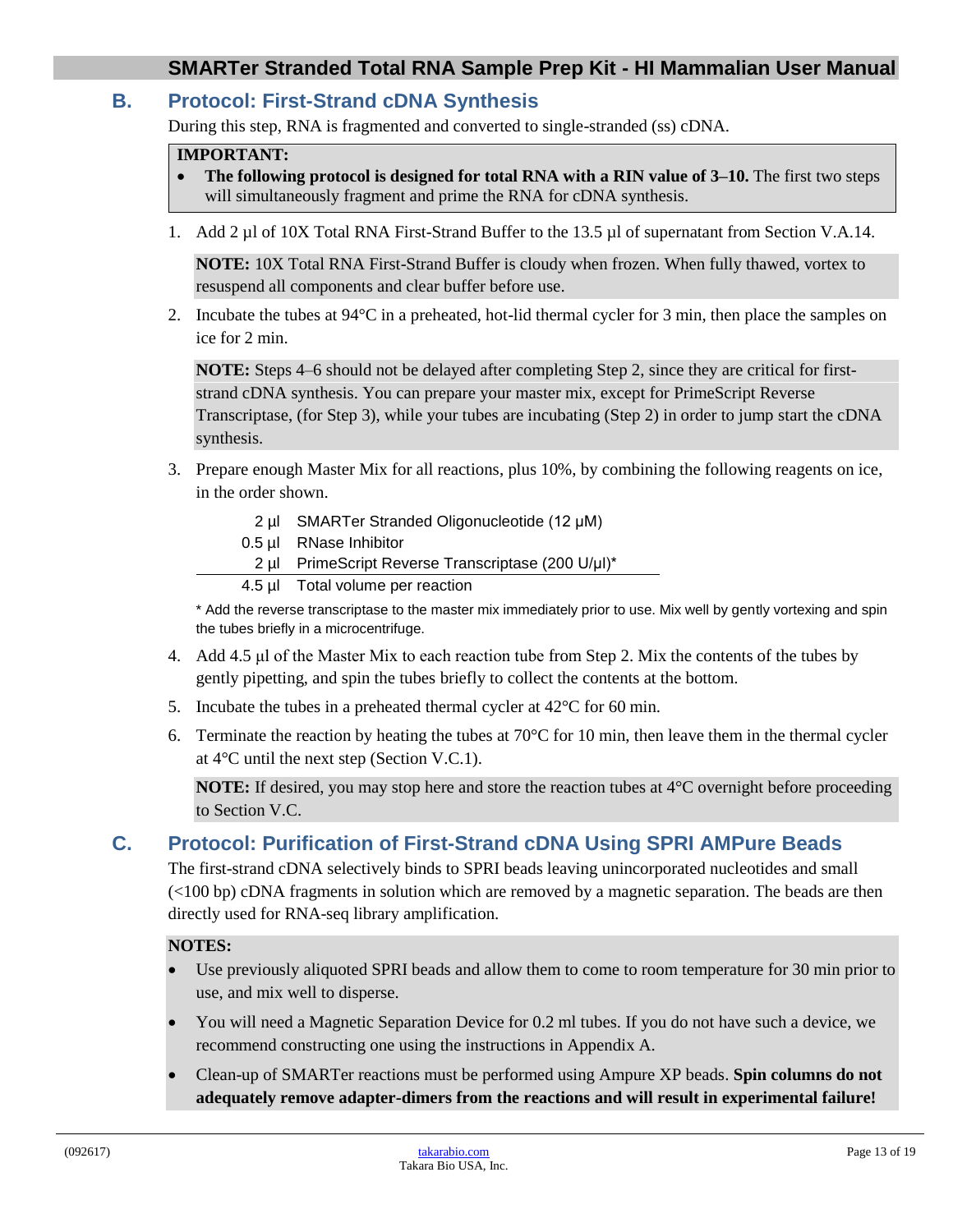Follow this procedure for each reaction tube:

- 1. Add 20 μl of SPRI AMPure beads to each sample using a 20 μl pipetter.
	- Mix by vortexing for 5 sec or by pipetting the entire volume up and down at least 10 times.
	- The beads are viscous; pipette up the entire volume, and push it out slowly.
- 2. Incubate at room temperature for 8 min to let DNA bind to the beads.
- 3. Briefly spin the sample tubes to collect the liquid from the walls of the tube. Place the sample tubes on the Magnetic Separation Device for 5 min or longer, until the solution is completely clear.
- 4. While the tubes are sitting on the magnetic stand, pipette out the supernatant.
- 5. Add 200 µl of freshly made 80% ethanol to each sample without disturbing the beads, in order to wash away contaminants. Wait for 30 sec and carefully pipette out the supernatant.
- 6. Repeat Step 5 once.
- 7. Perform a brief spin of the tubes  $(\sim 2,000 \text{ x g})$  to collect the remaining ethanol at the bottom of each tube. Place the tubes on the magnetic stand for 30 sec, then remove all the remaining ethanol with a pipette.
- 8. Let the sample tubes rest open at room temperature for  $\sim$ 3–5 min until the pellet appears dry. You may see a tiny crack in the pellet.

**NOTE:** Under- or over-drying the beads will reduce PCR efficiency, resulting in lower yields.

#### <span id="page-13-0"></span>**D. Protocol: RNA-Seq Library Amplification by PCR**

The purified first-strand cDNA is amplified into RNA-seq libraries using SeqAmp DNA Polymerase and the Forward and the Reverse PCR Primers from the Illumina Indexing Primer Set HT for Illumina.

**IMPORTANT:** Do not perform more than 14 cycles with this protocol. If using more than 14 cycles, please elute the first-strand cDNA in 20 µl of Nuclease-Free Water, and perform the entire first-strand cDNA purification a second time (Section V.C) before proceeding to PCR amplification (Section V.D).

**NOTE:** Optimal parameters may vary with different templates and thermal cyclers. To determine the optimal number of cycles for your sample and conditions, we strongly recommend that you perform a range of cycles.

- 1. Prepare a PCR Master Mix for all reactions. Separate master mixes should be prepared for different library indexes. Combine the following reagents in the order shown, then mix well and spin the tube briefly in a microcentrifuge:
	- 25 µl 2X SeqAmp PCR Buffer
	- 1 µl Forward PCR Primer HT (12.5 μM)
	- 1 ul Reverse PCR Primer HT (12.5 μM)
	- 1 µl SeqAmp DNA Polymerase
	- 22 µl Nuclease-Free Water

50 µl Total volume per reaction

2. Add 50 µl of PCR Master Mix to each tube containing cDNA bound to the beads from Section V.C., Step 8. Mix well, making sure that the beads are uniformly resuspended.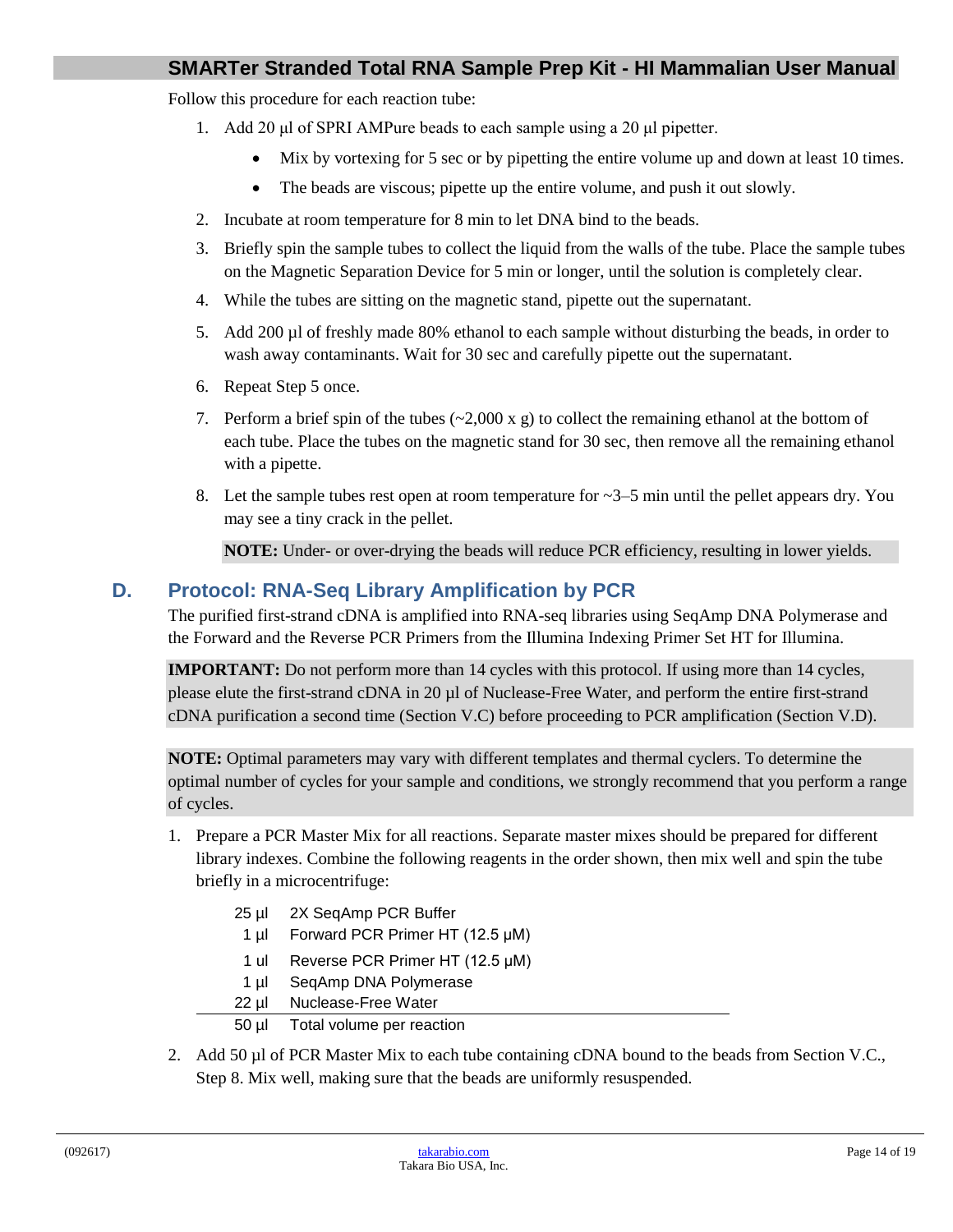3. Place the tube in a preheated thermal cycler with a heated lid. Start thermal cycling using the following program:

| 94°C           | 1 min             |
|----------------|-------------------|
| 12 cycles:     |                   |
| $98^{\circ}$ C | 15 sec            |
| 55°C           | 15 <sub>sec</sub> |
| 68°C           | 1 min             |
| 4°C            | forever           |

# <span id="page-14-0"></span>**E. Protocol: Purification of the RNA-Seq Library Using SPRI AMPure Beads**

The amplified RNA-seq library is purified by immobilizing it onto SPRI beads. The beads are then washed with 80% ethanol and eluted in Stranded Elution Buffer. The following steps should be performed on a bench designated for post-PCR work.

- 1. Add 50 μl of SPRI AMPure beads to each sample.
	- Mix by vortexing 5 sec or by pipetting the entire volume up and down at least 10 times.
	- The beads are viscous; pipette up the entire volume, and push it out slowly.
- 2. Incubate at room temperature for 8 min to let the DNA bind to the beads.
- 3. Briefly spin the sample tubes to collect the liquid from the side of the wall. Place the sample tubes on the Magnetic Separation Device for 5 min or longer, until the solution is completely clear.
- 4. While the tubes are sitting on the magnetic stand, pipette out the supernatant.
- 5. Keep the tubes on the magnetic stand. Add 200 µl of freshly made 80% ethanol to each sample, without disturbing the beads, to wash away contaminants. Wait for 30 sec and carefully pipette out the supernatant. DNA will remain bound to the beads during the washing process.
- 6. Repeat Step 5 once.
- 7. Perform a brief spin of the tubes  $\left(\sim 2,000 \text{ x g}\right)$  to collect the remaining ethanol at the bottom of each tube. Place the tubes on the magnetic stand for 30 sec, then remove all the remaining ethanol with a pipette.
- 8. Let the sample tubes rest open at room temperature for  $\sim$ 3–5 min until the pellet appears dry. You may see a tiny crack in the pellet.

**NOTE:** Be sure to dry the pellet enough.

- If you under-dry the pellet, ethanol will remain in the sample tubes. The ethanol will reduce your RNA-seq library recovery rate and ultimately your yield. Allow the tubes to sit at room temperature until the pellet is dry.
- If you over-dry the pellet, it will take longer than 2 min to rehydrate (Step V.E.9, below).
- 9. Once the beads are dried, add 20 µl of Stranded Elution Buffer to cover the beads. Remove the tubes from the magnetic stand and incubate at room temperature for 2 min to rehydrate.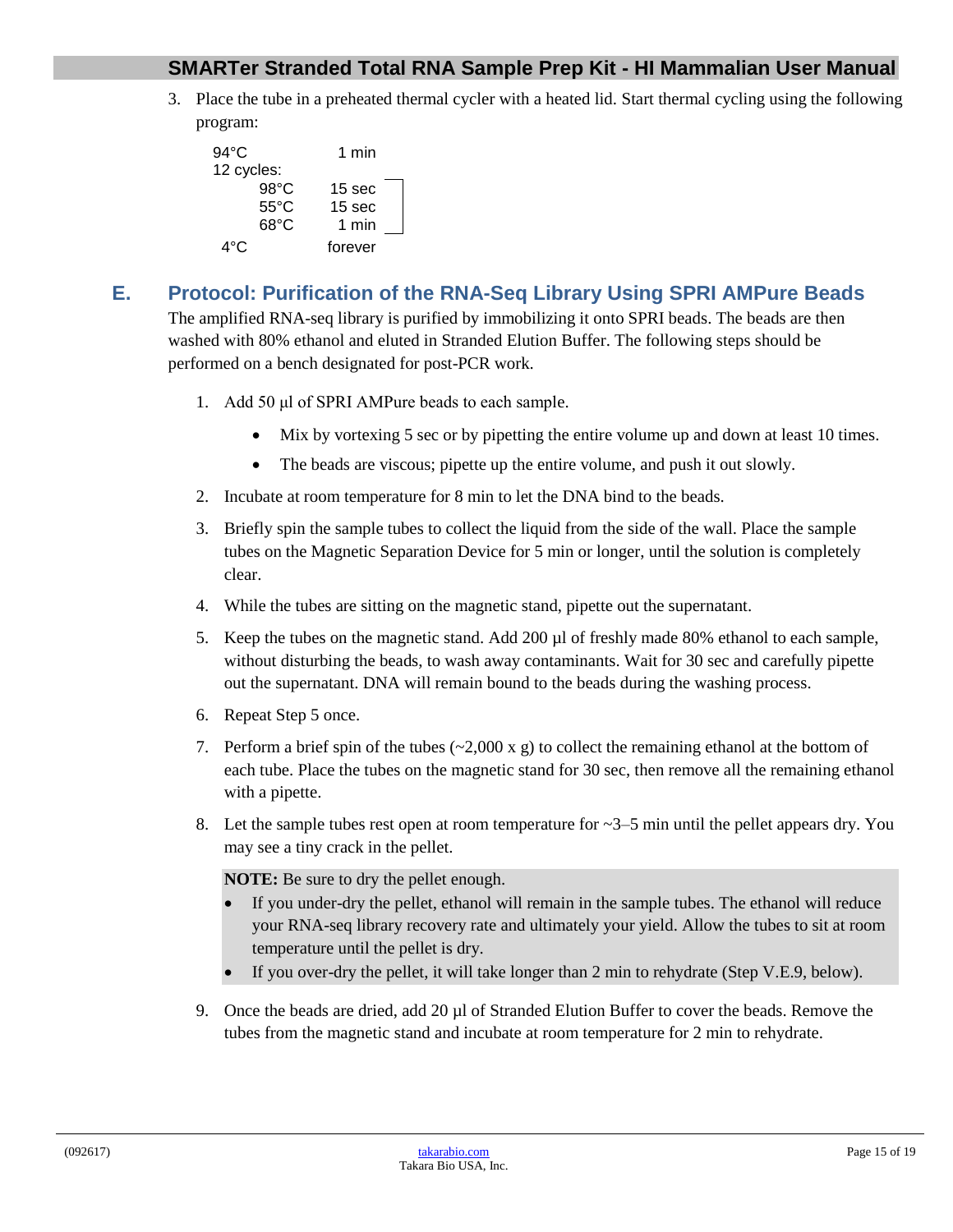- 10. Mix by pipetting up and down 10 times to elute the DNA from the beads, then place the tubes back on the magnetic stand for 1 minute or longer, until the solution is completely clear.
- 11. Transfer the clear supernatant containing the purified RNA-seq library from each tube to a nuclease-free nonsticky tube.

# <span id="page-15-0"></span>**F. Protocol: Validation Using the Agilent 2100 Bioanalyzer**

- 1. Use 1 µl of the cDNA library for validation using the Agilent 2100 Bioanalyzer and the High Sensitivity DNA Chip from Agilent's **High Sensitivity DNA Kit** (Cat. No. 5067-4626). See the user manual for the Agilent High Sensitivity DNA Kit for instructions.
- 2. Compare the results for your samples and controls (if performed) to determine whether the sample is suitable for further processing. Successful cDNA synthesis and amplification should yield no product in the negative control (Figure 3, Panel B), and a distinct peak spanning 200–1,000 bp, peaked at ~300 bp for the positive control RNA sample (Figure 3, Panel A), yielding  $2 \text{ ng}/\text{ul}-10 \text{ ng}/\text{ul}$  RNAseq library (depending on the input and number of cycles).



<span id="page-15-2"></span>**Figure 3. Electropherogram example results from Agilent 2100 Bioanalyzer.** Samples were treated according to the protocol for the SMARTer Stranded Total RNA Sample Prep Kit - HI Mammalian. FU = fluorescence absorption units. **Panel A** shows the expected product starting from 1 µg of Control Mouse Liver Total RNA (included in the kit). **Panel B** shows no product in the negative control, using water in place of control RNA.

# <span id="page-15-1"></span>**VI. References**

Morlan, J.D., *et al.* (2012). Selective depletion of rRNA enables whole transcriptome profiling of archival fixed tissue. *PLOS One*, **7**(8):e42882.

Chenchik, A., *et al*. (1998). In *RT-PCR Methods for Gene Cloning and Analysis*. (BioTechniques Books, MA), pp. 305-319.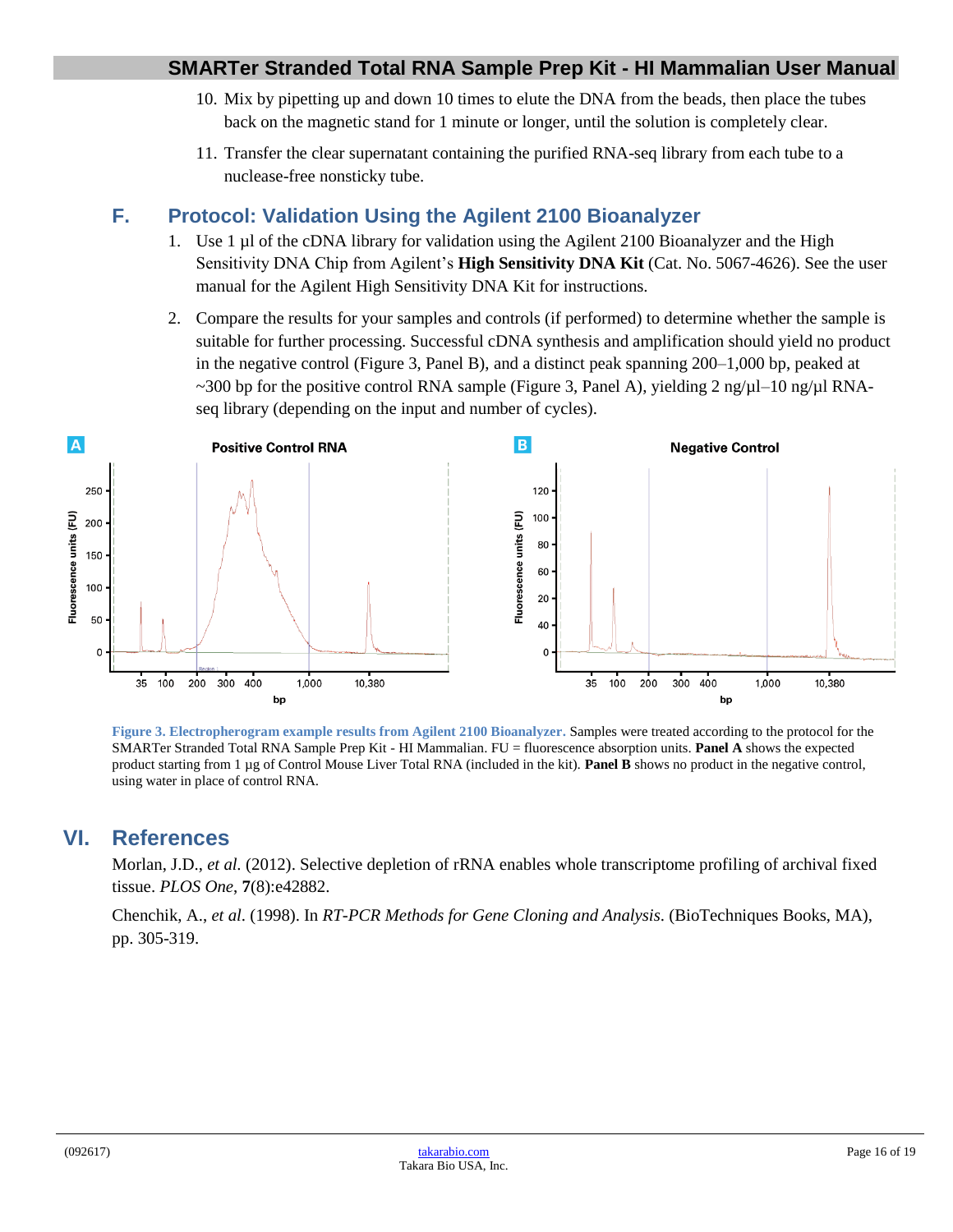# <span id="page-16-0"></span>**Appendix A: Constructing a Magnetic Separation Device for 0.2 ml PCR Tubes**

It can be difficult to find magnetic separation devices designed specifically to handle 0.2 ml PCR strip tubes. Often, one can place strip tubes in a column/row of a magnetic separation device designed for use with 96-well plates. Alternatively, one can construct a suitable low-cost separation device from common laboratory materials.

## **Example 1: Using a 96-well separation device with strip tubes**

As seen in Figure 4, you may place the tubes in the top part of an inverted P20 or P200 Rainin Tip Holder which is taped to a MagnaBlot II Magnetic Separator (Promega Part No. V8351)



<span id="page-16-1"></span>**Figure 4. Setup for positioning 0.2 ml tubes containing first-strand cDNA on a MagnaBlot II Magnetic Separator.**

# **Example 2: Building a 0.2ml tube magnetic separation device from rare earth bar magnets and a tip rack**

As seen in Figure 5, neodymium bar magnets are taped together on the underside of the top section of a 20 µl tip rack (Panel A), and the rack is inverted so the tubes can be inserted (Panel B).



<span id="page-16-2"></span>**Figure 5. Constructing a magnetic separation device for 0.2 ml tubes from rare earth magnets. Panel A** shows six 0.75" x 0.25" x 0.5" neodymium bar magnets (Applied Magnets Model # NB026) taped together on the underside of the top section of a 20 µl tip rack. **Panel B** shows the upright rack, into which an 8-tube strip of 0.2 ml tubes has been inserted.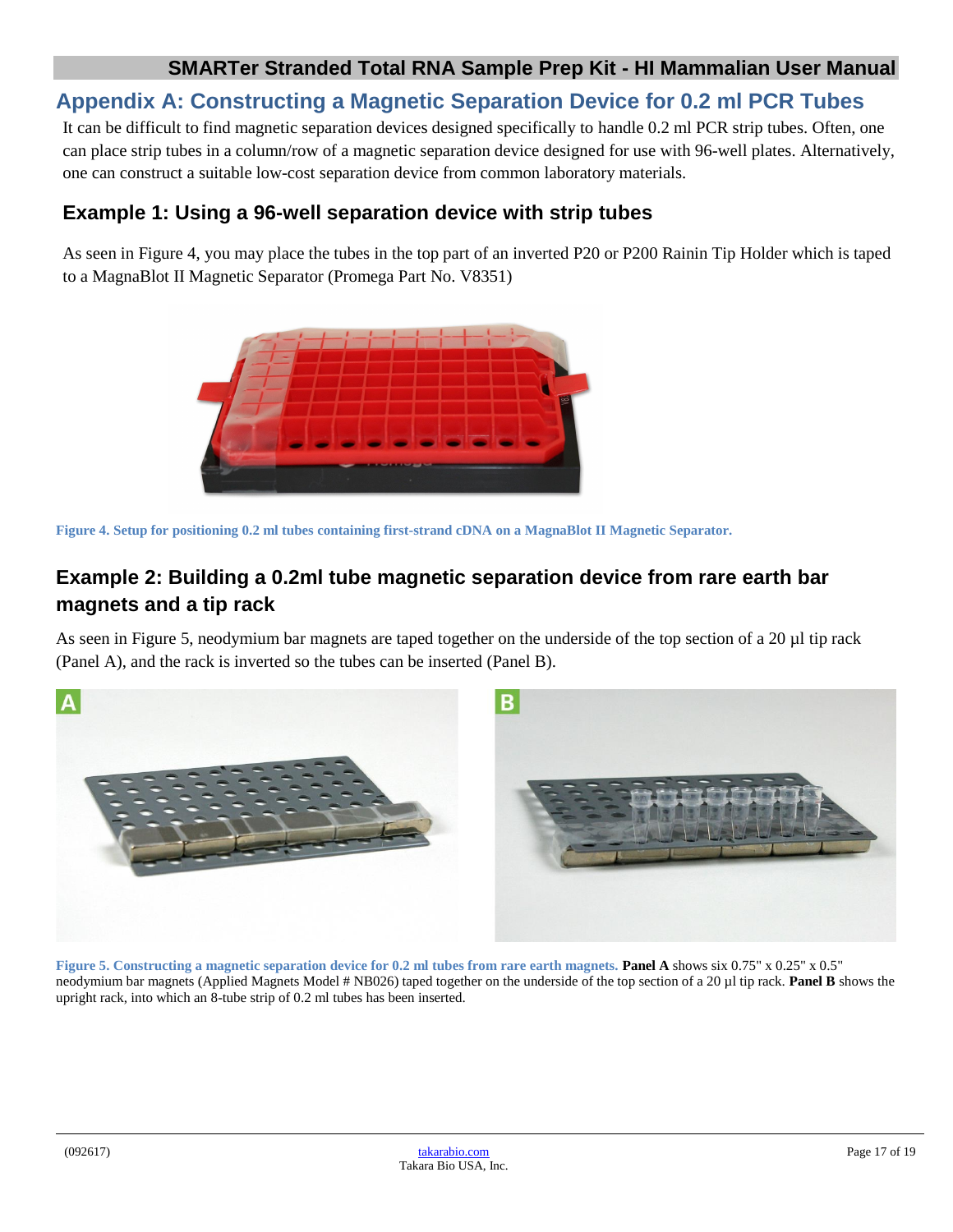## <span id="page-17-0"></span>**Appendix B: Sequencing Guidelines**

#### **Pooling Recommendations**

Following library validation by Qubit and Bioanalyzer, prepare the desired library pools for the sequencing run. Prior to pooling, libraries must be carefully quantified. By combining the quantification obtained with the Qubit with the average library size determined by the Bioanalyzer, the concentration in ng/µl can be converted to nM. The following web tool is convenient for the conversion: [http://www.molbiol.edu.ru/eng/scripts/01\\_07.html.](http://www.molbiol.edu.ru/eng/scripts/01_07.html) Alternatively, libraries can be quantified by qPCR using our Library Quantification Kit (Cat. No. 638324).

Most Illumina sequencing library preparation protocols require libraries with a final concentration of  $2 \text{ nM or } 4 \text{ nM}$ , depending on the sequencing platform. Lower concentrations can also be accommodated, depending on the instrument.

Prepare a pool of 2 nM (or 4 nM) as follows:

- 1. Dilute each library to 2 nM (or 4 nM) in nuclease-free water. To avoid pipetting error, use at least  $2 \mu$ l of each original library for dilution.
- 2. Pool the diluted libraries by combining an equal amount of each library in a low-bind 1.5 ml tube. Mix by vortexing at low speed or by pipetting up and down. Use at least  $2 \mu$  of each diluted library to avoid pipetting error.
- 3. Depending on the Illumina sequencing library preparation protocol, use a 5 µl aliquot (for the 4-nM concentration) or a 10 µl aliquot (for the 2-nM concentration) of the pooled libraries. Follow the library denaturation protocol according to the latest edition of your Illumina sequencing instrument's User Guide.

If you are planning to include a PhiX control spike-in, make sure to combine the aliquot with an appropriate amount of the PhiX control.

- See our recommendations below (Table I) regarding the amount of PhiX control to include with SMARTer stranded libraries.
- Follow Illumina guidelines on how to denature, dilute and combine a PhiX control library with your own pool of libraries.

#### **PhiX Control Spike-In Recommendations**

Illumina cluster detection algorithms are optimized around a balanced representation of A, T, G, and C nt. SMARTer stranded libraries can have a lower than average pass filter rate due to the low complexity observed in the first three cycles. To alleviate this issue, libraries should be combined with a PhiX Control v3 (Illumina, Cat. No. FC-110-3001) spike-in. Make sure to use a fresh and reliable stock of the PhiX control library.

<span id="page-17-1"></span>

|  | Table I. PhiX Control Spike-in Guidelines for Various Illumina Sequencing Instruments. |
|--|----------------------------------------------------------------------------------------|
|--|----------------------------------------------------------------------------------------|

| <b>Sequencing instrument</b> | <b>PhiX</b> (%)                 |
|------------------------------|---------------------------------|
| MiSeg                        | $5-10$ (optional <sup>1</sup> ) |
| HiSeq 1500/2000/2500         | 10                              |
| HiSeg 3000/4000              | 20                              |
| NextSeq/MiniSeq              | 20                              |

<sup>1</sup> A typical MiSeq run generates a high passing filter rate. While the inclusion of a PhiX spike-in can be beneficial, it does not significantly improve overall performance. the problem.